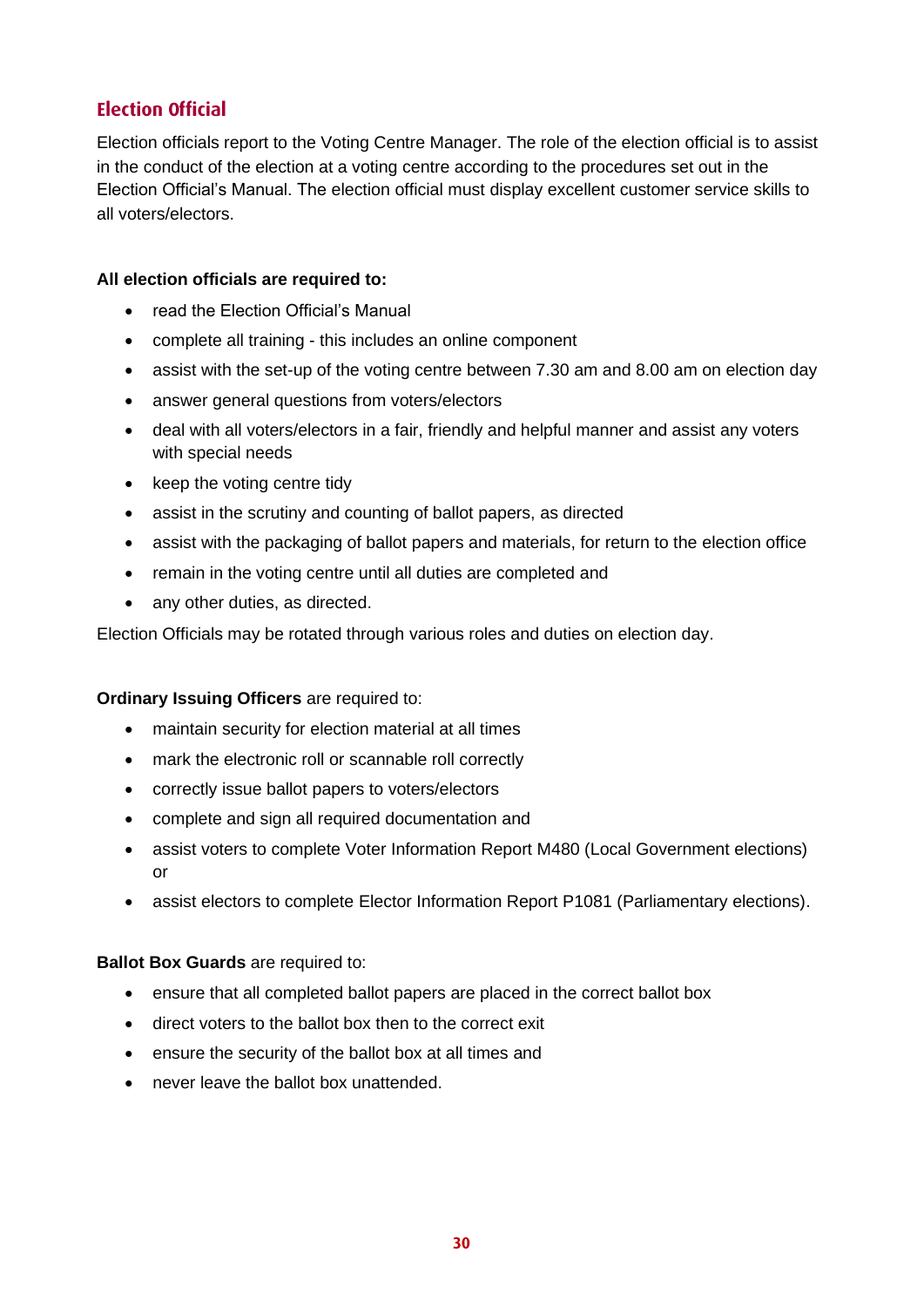**Queue Controllers** are required to:

- wear the visibility vest
- areet voters/electors
- ensure that voters/electors wait in an orderly queue for an issuing point to become free
- direct ordinary voter/electors s to the next available issuing point, establishing mini queues at each issuing point
- direct declaration voters/electors to the declaration table when a vacancy occurs and
- identify voters who are visually impaired, physically disabled, requiring a language interpreter, etc. and provide assistance where necessary.

#### **Voting Centre Liaison Officers** are required to:

- undertake election official duties as required
- regularly monitor the outside of the Voting Centre to ensure that legislative requirements regarding placement and distribution of campaign material are being met
- liaise and respond to any candidate/party worker queries in meeting legislative requirements
- ensure co-operative and respectful interactions between voting centre staff, party workers and candidate helpers
- resolve any potential disputes by applying a customer service and common-sense approach
- escalate any issues that cannot be resolved from candidate/party workers to the Voting Centre Manager
- assist Queue Controllers in managing queues, answering questions and providing assistance to voters
- other duties, as directed.

#### **Declaration Issuing Officers** are required to:

- attend a training session, if required
- assist voters/electors with enrolment and general enquiries
- sign and witness enrolment applications
- use a tablet, netbook or Streets List to establish the correct Ward and Council (Local Government elections)
- use a tablet, netbook or Streets List to establish the correct District and Region (Parliamentary elections)
- mark the electronic roll or scannable roll correctly
- issue absent and declaration votes
- issue correct ballot papers to voters/electors
- ensure any declaration envelopes are completed correctly and signed by the voter and election official